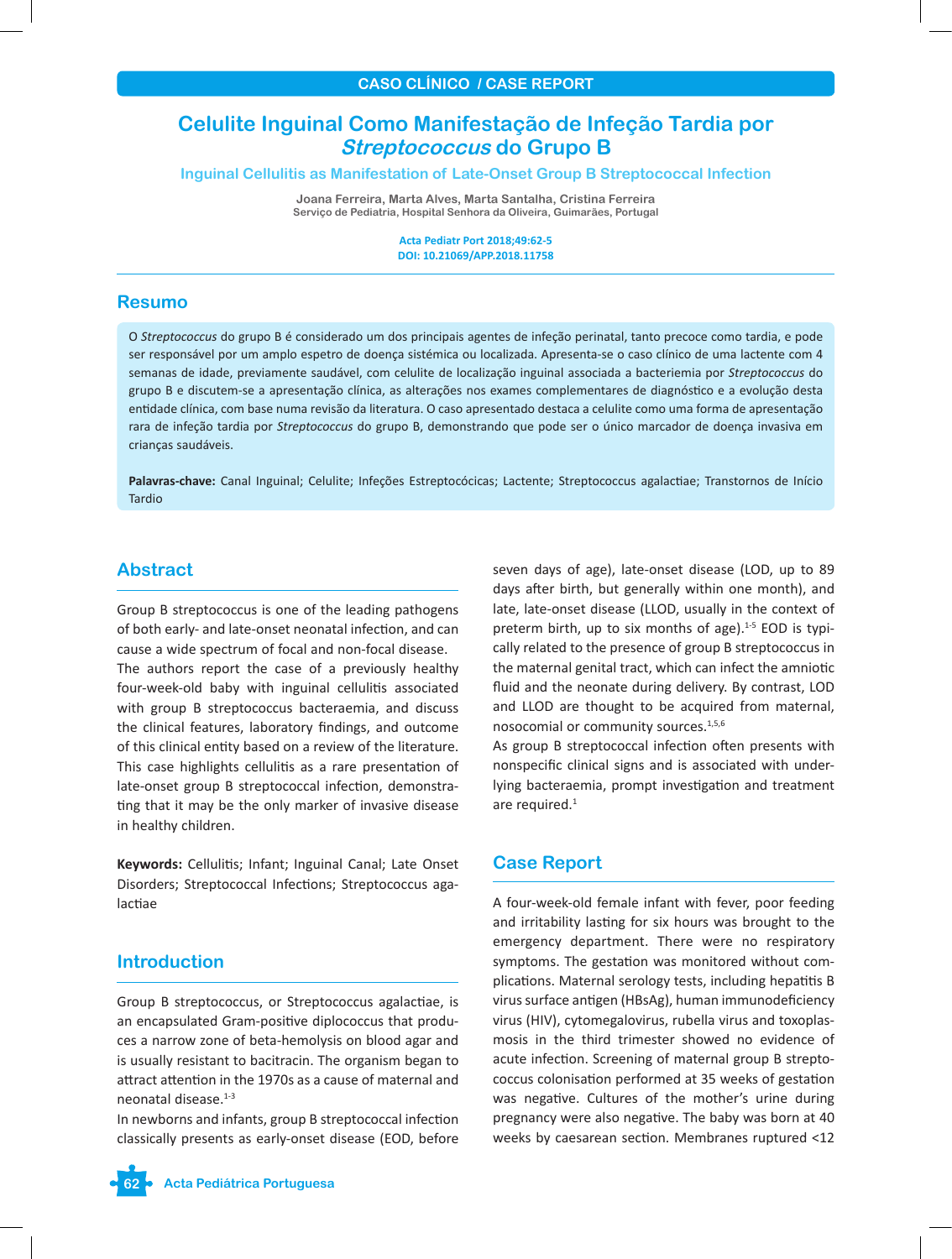hours before delivery. The immediate neonatal period was uneventful. She was exclusively breast-fed since birth and was thriving well until this event.

On examination, the infant was irritable and with an axillary temperature of 39ºC. Her vital signs were within normal ranges. Significant findings included erythema, with marked swelling, warmth and induration of the left inguinal region for several hours (Fig. 1). She had pain and decreased motion of the left lower limb.

The complete blood count revealed 7600 white blood cells/µL with 70.6% neutrophils and 11.7% lymphocytes, haemoglobin 10.9 g/dL and platelet count of 242 000/ µL. Serum C-reactive protein concentration was increased (22.4 mg/L). There were no white blood cells or nitrites detected by urine analysis.

An ultrasound examination of the left inguinal area showed an increase in the thickness and echogenicity of the subcutaneous tissue, associated with the presence of small hypoechoic laminae indicating accumulation of fluid, with a maximum diameter of 14 mm and a maximum thickness of 2 mm. There were also millimetre- -sized inguinal lymph nodes.

Lumbar puncture was tried without success. A diagnosis of cellulitis was established and she was hospitalised and treated empirically with intravenous ampicillin and cefotaxime.

Within 24 hours the infant became afebrile and less irritable. Feedings improved progressively. Clinical regression of the cellulitis was noted three days after the start of antibiotics. Group B streptococcus was isolated in the blood culture.

Ampicillin and cefotaxime treatment was maintained for 14 days. The source of infection remained unidentified. Follow-up visits have been conducted since discharge. The hearing screen performed at six months of age was normal. One year later the infant has normal neurodevelopment.



**Figure 1.** Inguinal cellulitis.

# **Discussion**

Cellulitis is a rare presentation and most often associated with late-onset group B streptococcal infection.<sup>1,6</sup> The peak incidence generally occurs at an average of five weeks of age.<sup>7</sup> In older children, cellulitis is most commonly a discrete, local infection caused by group A beta-haemolytic streptococci or Staphylococcus aureus. In infants less than 3 months of age, cellulitis is most commonly caused by group B streptococcus and is associated with invasive disease in a significant number of cases.7

The most commonly described sites of cellulitis are the face and scalp, mainly in the preauricular, submandibular or submental areas.<sup>6,7</sup> Cellulitis localized in the inguinal region as occurred in this case is rarely reported.<sup>8</sup> Although the spectrum of presentation is wide, there are some common features described, such as poor feeding, irritability, fever, and localized swelling of the skin,<sup>6</sup> as occurred in the present case.

In infants younger than three months, cellulitis has been associated with bacteraemia in up to 90% and meningitis in about 25% of cases.

The origin of bloodstream infection in LOD is not clearly elucidated.7 One hypothesis postulates that group B streptococcal disease is associated with ingestion of infected breast milk.1,4,6-9 According to the literature, the presence of group B streptococcus in the maternal genital tract at birth is the major determinant of colonisation and infection in the infant.<sup>2</sup> It was recently reported that up to 64% of mothers with babies diagnosed with LOD carried group B streptococcus at the rectovaginal site, suggesting the importance of vertical transmission of group B streptococcus from the colonised mother to the patient. $1,5$  It is now standard practice in Portugal and many other countries for all pregnant women to be routinely tested for group B streptococcus at 35 to 37 weeks of gestation, unless their urine cultures were already positive in the current pregnancy. Although this test was performed at the recommended period in the reported case, group B streptococcal colonisation during pregnancy can be intermittent, so maternal culture status can change after screening.<sup>3</sup> In addition, the clinical utility of prenatal culture decreases when it is performed more than five weeks before delivery. Furthermore, there is strong evidence that universal screening combined with intrapartum antibiotic prophylaxis is an important measure to prevent early-onset group B streptococcal disease. However, it does not prevent late-onset disease.<sup>2,3,5,9,10</sup> Horizontal transmission from community or nosocomial sources is another hypothesis for infection, although much less common.<sup>2</sup>

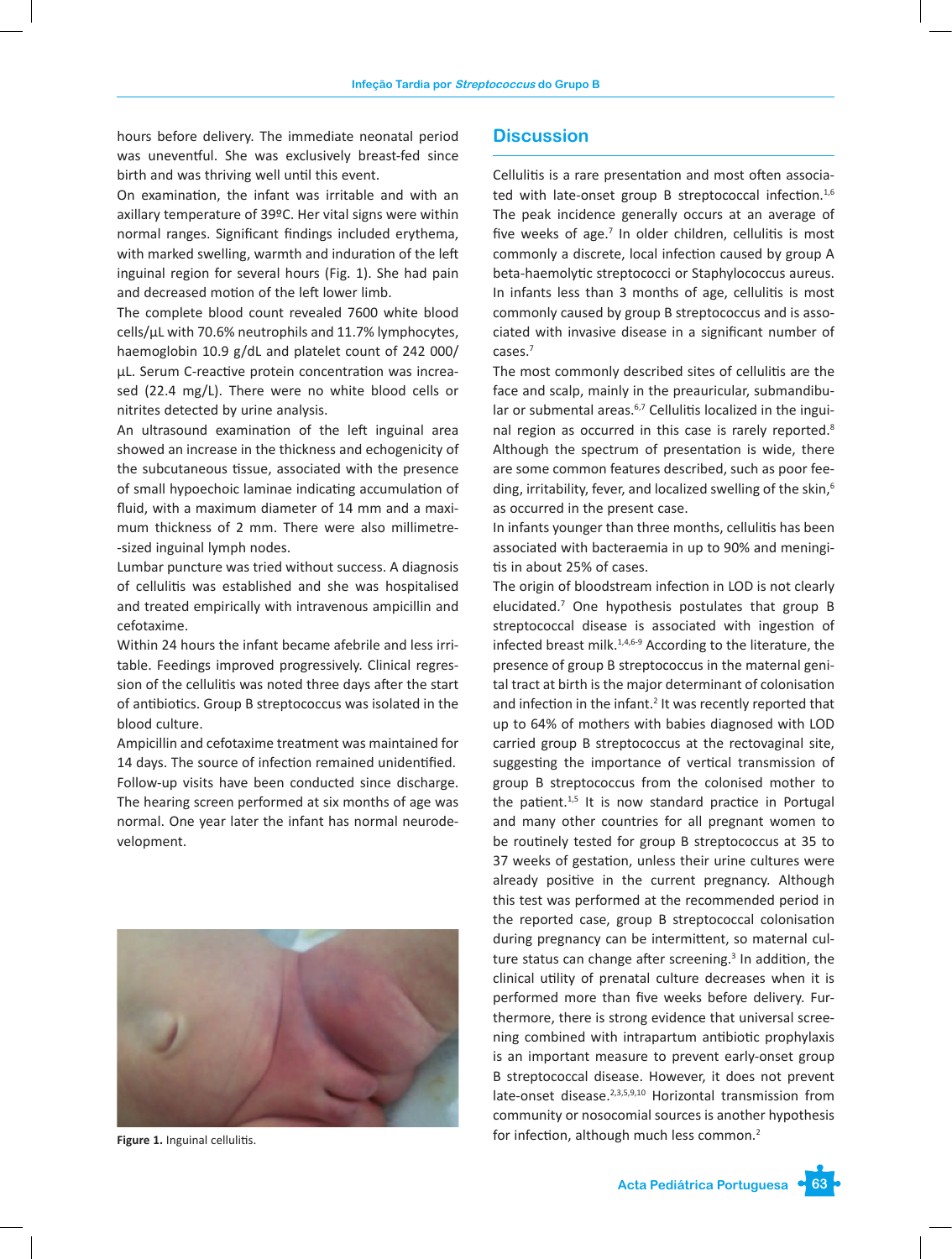LOD incidence in Europe ranges from 0.10 to 0.24 per 1000 live births (an incidence 1.5-4 times lower than that associated with EOD), and case fatality rates range from 2% to 8%.5

Unlike EOD, in LOD there are usually no maternal obstetric or nursing complications.

It is difficult to determine clinically which neonates have central nervous system disease, because the clinical presentation can be the same as that of bacteraemia or pneumonia. Only examination of the cerebrospinal fluid can exclude the diagnosis. $2$  These infants are generally mildly ill on presentation but can progress rapidly to shock if not treated promptly.

The absence of seizures, poor perfusion, neutropaenia and hypotension can be predictive of a better outcome, as observed in the case reported. $2$  A definitive diagnosis of invasive group B streptococcal infection is based on isolation of the organism from a normally sterile body site. C-reactive protein level and white blood cell count are not specific to a diagnosis of group B streptococcus, but may be helpful in determining the extent of the disease and the clinical response to treatment.

In general, group B streptococcus is susceptible to ampicillin, penicillin, meropenem, imipenem, vancomycin, cephalosporins, and levofloxacin.<sup>2</sup> As it was not possible to exclude meningitis in this case, the treatment was maintained for 14 days.

Infection may recur, although this is not common.<sup>2,10</sup> Appropriate antibiotic therapy does not always eliminate mucosal colonisation; the infant can be reexposed in the community and invasive infection does not result in protective levels of antibodies to capsular polysaccharides.<sup>2</sup> Although LOD has been reported to be common among infants with underlying conditions such as premature birth, immunocompromised status or trauma, or using medical devices, none of these underlying medical condition predisposed this infant to invasive group B streptococcal infection. Recent reports including the present case underscore the risk of group B streptococcal infection among previously healthy infants beyond the neonatal period. $1,5$  Group B streptococcus should be considered as a possible aetiological agent in young infants presenting nonspecific signs of systemic infection and localized cellulitis. Inguinal cellulitis is an uncommon signal of group B streptococcal disease and may be a clear indicator of underlying bacteraemia.

This case highlights that healthy children under three months of age can also be affected with invasive group B streptococcal disease and that universal culture- -based screening of all pregnant women between 35 and 37 weeks gestation has no measurable impact on LOD presenting as bacteraemia and cellulitis. Thus, it is important for clinicians to be aware of unusual manifestations of late-onset group B streptococcal invasive infection, which requires a different diagnostic course and treatment.

#### **WHAT THIS CASE TEACHES**

**•** Cellulitis in newborn and infants is a rare presentation and is most often associated with late-onset group B streptococcal infection.

**•** Previously healthy children can also be affected with invasive group B streptococcal disease beyond the neonatal period.

• As group B streptococcal infection often presents with nonspecific clinical signs and is associated with underlying bacteraemia, it is important to keep group B streptococcus as part of the differential diagnosis when evaluating infants who show late signs consistent with infection.

#### **Conflitos de Interesse**

Os autores declaram a inexistência de conflitos de interesse na realização do presente trabalho.

#### **Fontes de Financiamento**

Não existiram fontes externas de financiamento para a realização deste artigo.

#### **Proteção de Pessoas e Animais**

Os autores declaram que os procedimentos seguidos estavam de acordo com os regulamentos estabelecidos pelos responsáveis da Comissão de Investigação Clínica e Ética e de acordo com a Declaração de Helsínquia da Associação Médica Mundial.

### **Confidencialidade dos Dados**

Os autores declaram ter seguido os protocolos do seu centro de trabalho acerca da publicação dos dados de doentes.

#### **Correspondência**

Joana Ferreira

joanaisabelferreira@hospitaldeguimaraes.min-saude.pt Hospital Senhora da Oliveira, Rua dos Cutileiros 114, Creixomil, 4835-044 Guimarães, Portugal

**Recebido:** 09/05/2017 **Aceite:** 11/07/2017

### **Referências**

1. Yokouchi Y, Katsomuri H, Koike Y. Late, late-onset group B Streptococcus cellulitis with bacteremia. Pediatr Emerg Care 2016;32:29-31.

2. Sass L. Group B streptococcal infections. Pediatr Rev 2012;33:291-24.